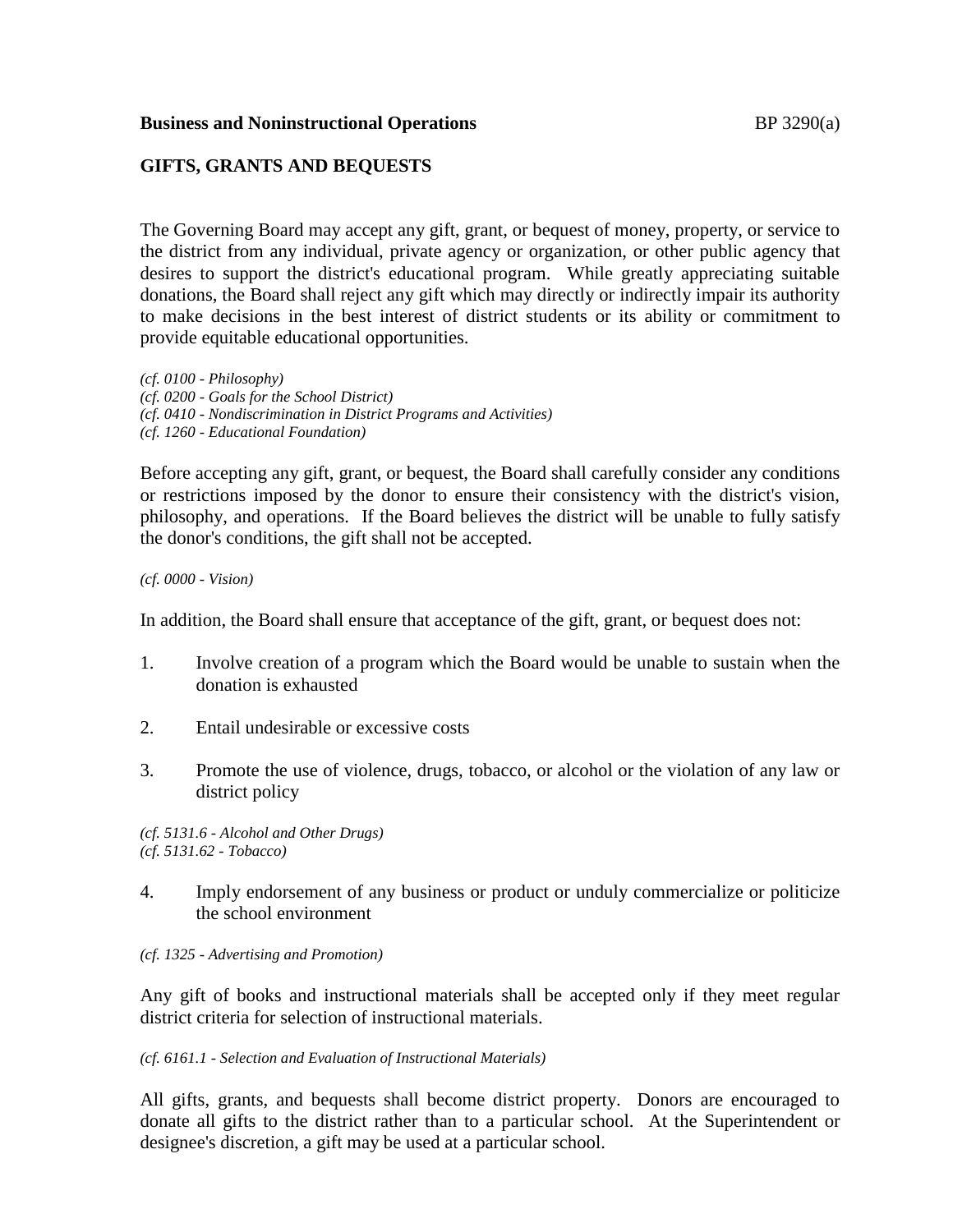## **GIFTS, GRANTS AND BEQUESTS** (continued)

When any gift of money received by the district is not immediately used, it shall be placed in the county treasury in accordance with law. (Education Code 41030-41031)

The Superintendent or designee shall annually provide a report to the Board indicating the gifts, grants, and/or bequests received on behalf of the district in the preceding fiscal year. The report shall include a statement of account and expenditure of all gifts of money and an inventory of all gifts of physical assets.

*(cf. 3440 - Inventories) (cf. 3460 - Financial Reports and Accountability)*

#### **Appreciation**

The Board may show appreciation for any donation to the district in any manner it deems appropriate. Such appreciation may take the form of letters of recognition or Board resolutions; plaques, commendations, or awards; planting of commemorative trees or gardens; or naming or renaming of buildings, grounds, or facilities. Conferment of any such honor shall be in accordance with applicable Board policy.

*(cf. 1150 - Commendations and Awards) (cf. 7310 - Naming of Facility)*

### **Corporate Sponsorship**

The Board may enter into an agreement or arrangement with an outside entity for the sponsorship of an educational, athletic, or other program or activity. When appropriate, the agreement may allow the outside entity to advertise or promote its business, product, or service in district publications or on district property or web sites.

*(cf. 1113 - District and School Web Sites) (cf. 1700 - Relations Between Private Industry and the Schools) (cf. 3312 - Contracts)*

Every sponsorship agreement shall be in writing and shall be approved by the Board. The Board shall ensure that the district's relationship and arrangement with the sponsor are consistent with the district's mission, values, and goals. Any advertising or promotional message, image, or other depiction to be used by the sponsor shall meet the standards set for commercial advertising on district property and in district-sponsored publications. No message, image, or other depiction that promotes the use of obscene language, pornography, alcohol, tobacco, or prohibited drugs or that advocates unlawful discrimination, use of violence, or the violation of law or district policy shall be allowed.